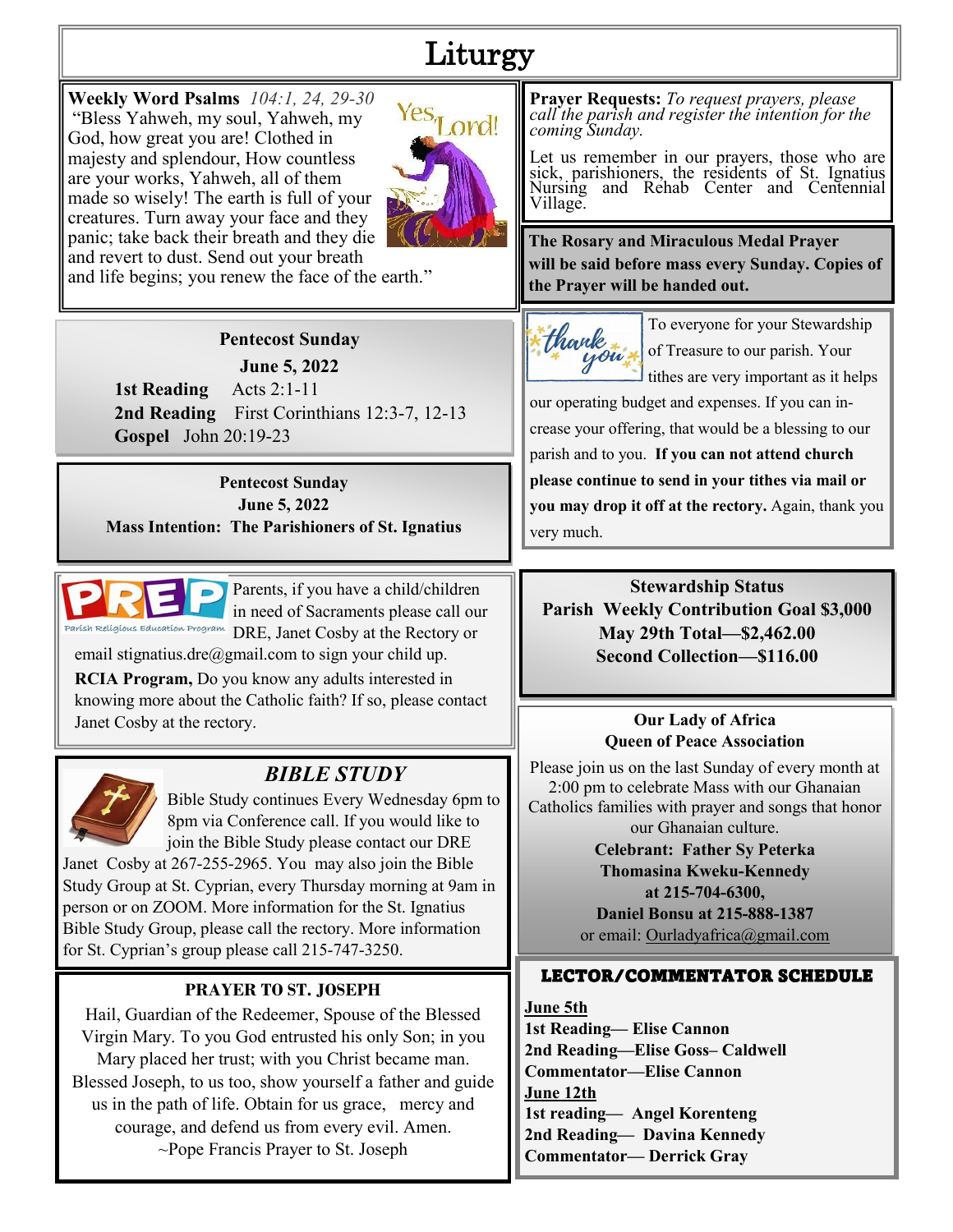# Faith Formation

## **May Jesus Christ, the light of the world and Prince of Peace, be with you!**

**Pace**, be with you:<br>Now that the "unofficial season of summer "has begun" this means people taking vacations, schools closed for the summer; playgrounds and pools are opened, and more outside activities planned. Community living is not that same when we were younger. People enjoyed sitting on their porch, or stoop, and children playing outdoor games. Our present community summer living is displayed in fear, anxiety, and safety. Please, I encourage everyone to make part of your prayer life a petition for safe streets and a peaceful summer. Again I ask you to pause at 12:00 noon, everyday to pray for our families, world, communities, and church. All our prayers lifted up will make a difference.

On a liturgical note, we come to the end of our Easter season. Today we celebrate Pentecost Sunday, the birthday of the church. This is the day the Holy Spirit made his entrance an dwelt upon the apostles. That same Holy Spirit makes his presence within us as well. He leads us to the kingdom of God, while at the same time, fulfilling God's promise and journeying with us, even in difficult moments. As we celebrate Pentecost Sunday today, may our prayer also include the Prayer to the Spirit:

"**Come, Holy Spirit. Come with strength for the weak, courage for the fearful, light for those in darkness, comfort for the sorrowful, healing for the sick and injured, guidance for those who are in doubt, hope for those who have no hope, and love for those who have no love.**

**Come, Holy Spirit, kindle in us the fire of your love, and we shall renew the face of the earth."** 

 May we all try our best to renew the face of this earth. Peace and Blessings, Msgr. Britto



**Communion to the Homebound—** If any homebound parishioner is in need of Holy Communion and a visit, please contact the rectory**.**

## **Thought of the Month:**

**Goal:** Attitude is a little thing that make a big difference."

**Question of the Week—**" Can I change the words I use or the language I use to effectively communicate God's " mighty acts, " God's good news, and God's love and forgiveness to others?"

# *SACRED HEART OF JESUS*

The month of June Is in honor to the Sacred Heart Jesus. His love for all believers was demonstrated in Calvary as he hung upon the cross. May his selfless love be illuminated in each of us. Sacred Heart of Jesus , pray for us!

Prayers to the Sacred Heart of Jesus O Most Holy Heart of Jesus , fountain of every blessing, I adore Thee, I love Thee an with a lively sorrow for my sins, I offer Thee this poor heart of mine. Make me humble, patient , pure and wholly obedient to thy will. Grant, good Jesus, that I may live in Thee and for Thee., Protect me in the midst of danger; comfort me in my afflictions; give me health of body, assistance in my temporal needs, Thy blessings on all that I do, and the grace of a holy death. Within Thy Heart I place my every care. In every need let me come to Thee with humble trust saying, "Heart of Jesus help me", Amen.

#### **CATHOLIC CHARIETIES APPEAL**

The Archdiocesan Catholic Charities appeal has begun. The appeal is very important to many Archdiocesan organizations and parishes, including our parish. Please be very generous with Appeal. Our parish is a recipient of this goal. The goal this is year: \$4,323. Let's try to reach our goal this year!

#### **Pastoral Council Members**

| Msgr. Britto<br>Michele Bustion<br>Nellda Harris<br>Lorna Horsey<br>Lauren Cherry | Thomasina Kweku-<br>Kennedy<br>Cedric Scott<br>Crystal Lanaham |
|-----------------------------------------------------------------------------------|----------------------------------------------------------------|
|-----------------------------------------------------------------------------------|----------------------------------------------------------------|

**Prayer to St. Michael—**Saint Michael, the Archangel, defend us in battle, be our defense against the wickedness and snares of the devil. May God rebuke him, we humbly pray; and do thou, O Prince of the heavenly host, by the power of God, thrust into Hell Satan and the other evil spirits who prowl about the world for the ruin of souls. Amen.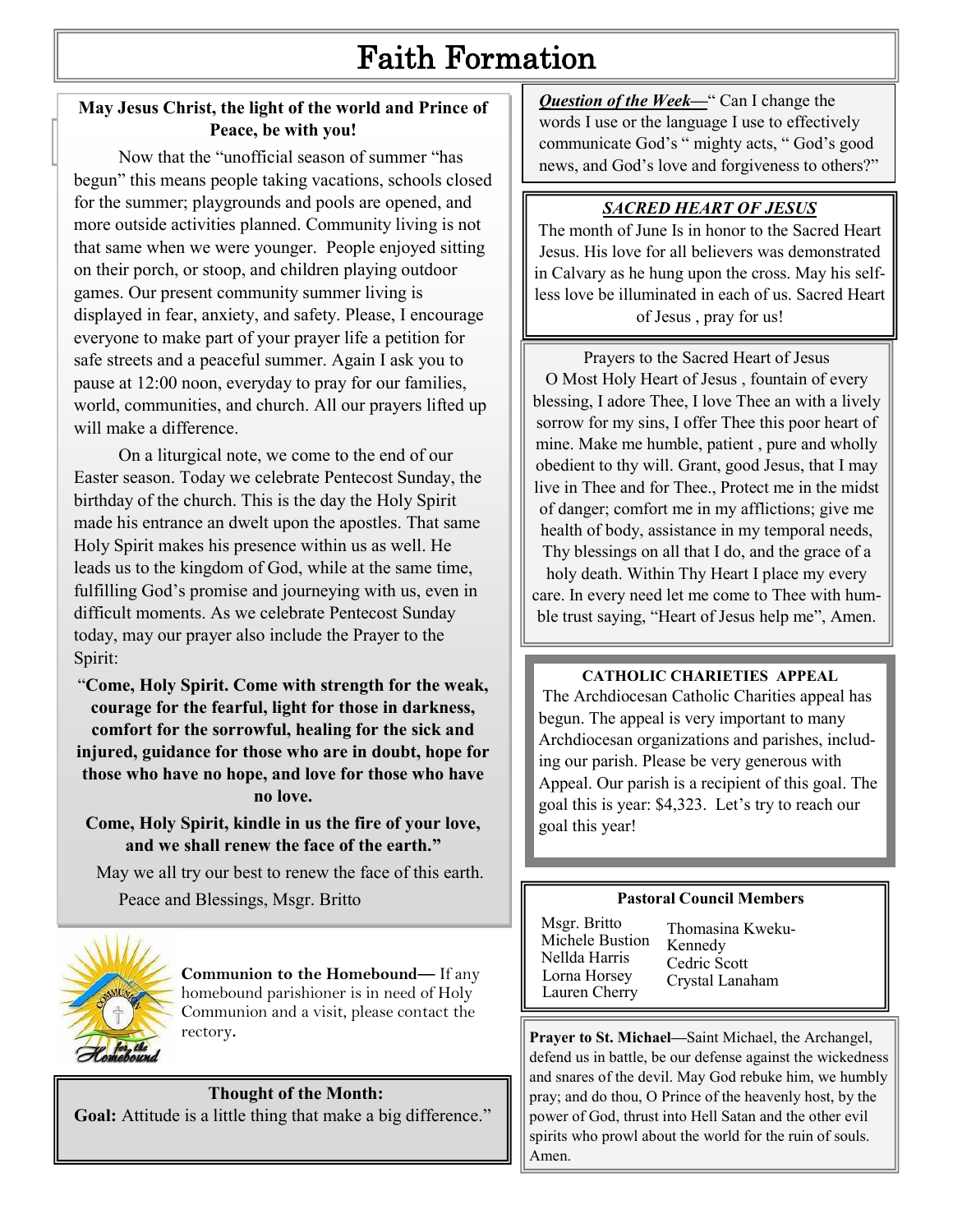# Parish Life

#### **SAINT KATHARINE DREXEL PARISH CENTER UPDATE!!!!**

#### **Exterior of Building—Items Completed:**

- 1. **\$41,000—New Roof** (complete tear out)
- 2. **\$3,725—Exterior Wall** ( right corner) Tree Root Extraction and Stucco Repair
- 3. **\$2,650—Roof Gutter**
- 4. **\$3,600 -**Front Porch Roof and Pillars Removal and Repaired.

#### **EXTERIOR TOTAL— \$50,975**

#### **Interior of Building—Items Completed**:

- 1. **\$3,150—2nd Floor Bathroom** (Removal and Installation of 2 New Toilets and removal of all cast iron plumbing and installing of new pvc piping)
- 2. **\$10,000**—First Floor Hallway walls and Stairway walls (2nd and 3rd Floors)
- 3. \$**3,450**—3rd Floor Bathroom (Removal and Installation of 1 New Toilet and removal of all cast iron plumbing and installing of new pvc piping
- 4. **\$350—First Floor Bathroom** (Removal and Installation of new toilet , installation of new kitchen sink, and new washer and dryer connection)

#### **INTERIOR TOTAL TO DATE—\$16,950**

**Interior of Building—Items Still in Need of Repair:**

**1. \$5,500** Ceiling Repair, Paint and Flooring, Building materials, misc. ( 1st and 2nd floors)

#### **GOALS - \$70,000**

#### **TOTAL RAISED TO DATE—\$76,387.00!!!**

**TOTAL SPENT—\$67,925.00**

**THANK YOU EVERYONE FOR ALL OF YOUR EFFORTS!**



The Staff would like to thank all those  $\int_{\mathbb{R}} \int_{\mathbb{R}} \psi \, d\mathbb{x}$  that made it out to our Open House last week for the Parish center. Outside of our contractors, all other cosmetic work has

been done by our maintenance man Mr. Odum, who has been working by himself for months to get the building ready. When you see him, please take the time to thank him for all of his hard work. We would also like to thank those on the Convent Committee, Mrs. Marissa Guerin, Crystal Lanham, Portia Edmunds, Rita Bostic, Cedric Scott and Lorna Horsey. All of whom have been working this past year to help raise the funds to get the Parish Center back on its feet.

# **PARISH THEME**

Every year, our parish held a Parish theme. In 2018 the Parish theme was: "Walk in Love like Christ." In 2019, it was: "Celebration of Faith Through Speech and Action." This year's theme will be: "**Faith Demonstrated Through Action."** It will begin on the First Sunday of Advent. Each month our parish will demonstrate a spiritual or corporal work of action based on this theme. Each parishioner is asked to participate in this parish theme.

## NEW FACE MASK MANDATE

As of March 7th the city of Philadelphia has dropped the mandate to wearing a face mask. On this date, face masks are optional for all indoor facilities, and outdoors. However, people can still wear the face mask for their own protection, protection of those of high risk health, or if they are un-vaccinated. Again, wearing of face masks are now optional.



### **BIBLE STUDY/FAITH SHARING**

Beginning January 13, 2022, Bible Study

at St. Cyprian will begin again starting at 10am in the rectory. It will also be streamed on zoom. Please contact St. Cyprian rectory with any questions.

## **PARISH POLO SHIRT SALE!!!**

If you have not purchased your parish polo shirts please see Lorna Horsey, or Crystal Lanham. Shirts may also be purchased at the rectory. All polo shirts are \$16 each.

# *"DAVID"*

**SEPTEMBER 24, 2022**

**Bus Excursion to** 

**Sight & Sound** 

**Sponsored by The Women's Day Committee** Cost per person \$160.00 Payment plan is as follows: June 5, 2022 – \$55 (Second Payment) August 1, 2022 – \$50 (Final Payment)

All Cancellations after August 1st are

Non-Refundable

Please call Joan Chisholm 215-910-0124 or Portia Edmunds at 215-386-5065 for information.